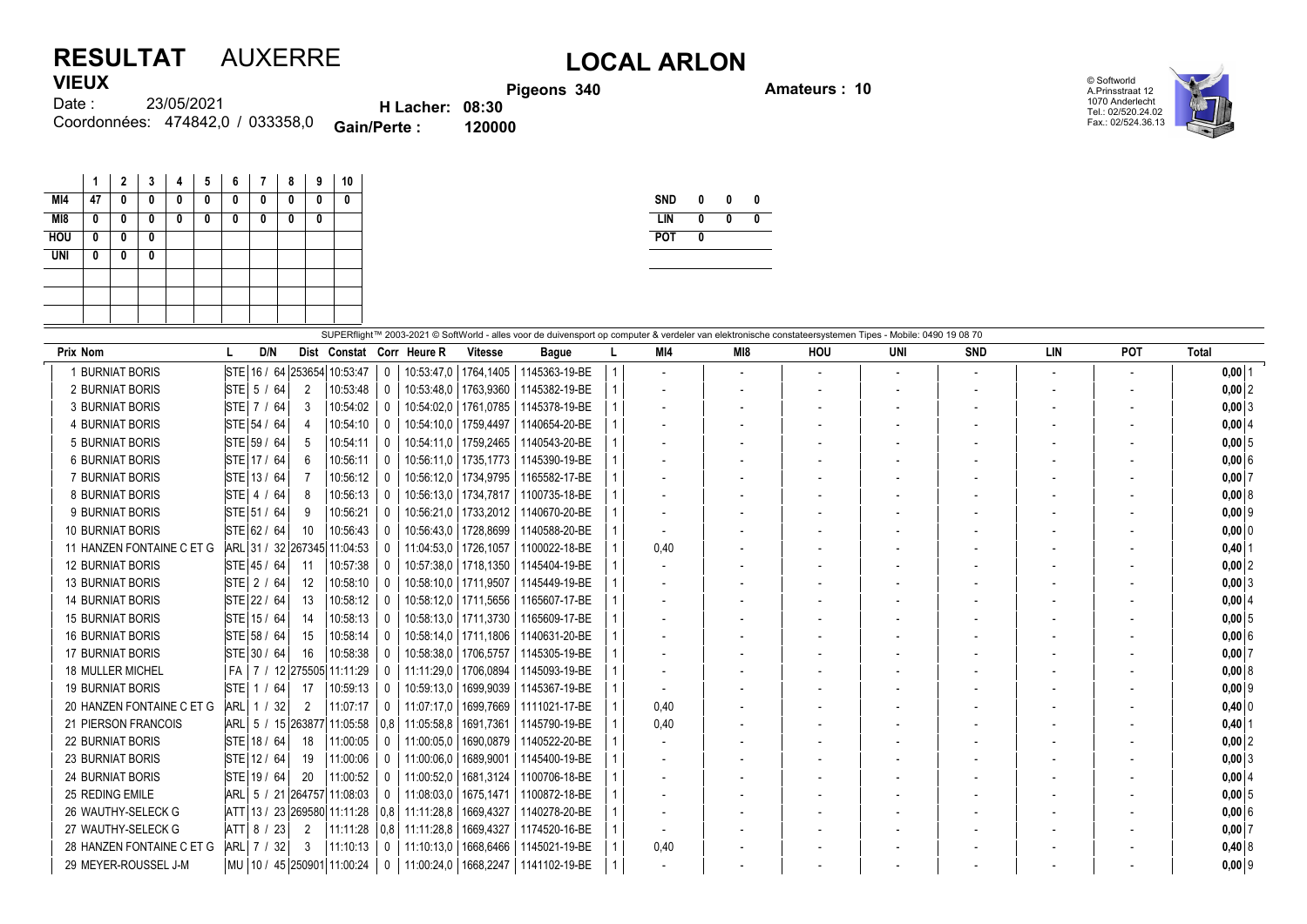| Prix Nom                   |     | D/N             |                |                                |                | Dist Constat Corr Heure R | Vitesse   | <b>Bague</b>                                        |              | MI4  | MI8 | HOU | uni | <b>SND</b> | LIN | <b>POT</b> | <b>Total</b> |
|----------------------------|-----|-----------------|----------------|--------------------------------|----------------|---------------------------|-----------|-----------------------------------------------------|--------------|------|-----|-----|-----|------------|-----|------------|--------------|
| 30 MARCHAL J-MARIE         |     |                 |                | HAB   1 / 18 262347   11:07:22 |                |                           |           | -0,8  11:07:21,2   1667,2478   1145521-19-BE        |              |      |     |     |     |            |     |            | $0,00$ 0     |
| <b>31 BURNIAT BORIS</b>    |     | STE 41 / 64     | 21             | 11:02:12                       | $\mathbf{0}$   | 11:02:12,0                |           | 1666,5834   1174184-16-BE                           |              |      |     |     |     |            |     |            | $0,00$ 1     |
| <b>32 BURNIAT BORIS</b>    |     | STE 26 / 64     | 22             | 11:02:17                       | $\mathbf 0$    | 11:02:17.0                |           | 1665,6714   1174183-16-BE                           |              |      |     |     |     |            |     |            | $0,00$ 2     |
| 33 PIERSON FRANCOIS        |     | ARL 12 / 15     | 2              | 11:08:43                       |                | 0.8 11:08:43.8            |           | 1662.4268 1100219-18-BE                             |              | 0,40 |     |     |     |            |     |            | $0,40$ 3     |
| 34 MULLER MICHEL           | FA  | 3 / 12          | 2              | 11:15:50                       | $\mathbf 0$    | 11:15:50,0                | 1661,3367 | 1100341-18-BE                                       |              |      |     |     |     |            |     |            | 0,00 4       |
| 35 MULLER MICHEL           | FA  | 1 / 12          | 3              | 11:16:21                       | 0              | 11:16:21,0                |           | 1656,1767   1100346-18-BE                           |              |      |     |     |     |            |     |            | 0,005        |
| 36 DULIEU-THEISEN PAT      | SEL | 9 / 23   261314 |                | 11:08:04                       |                | $0.8$   11:08:04.8        | 1653,0491 | 1141068-19-BE                                       |              |      |     |     |     |            |     |            | 0,006        |
| <b>37 BURNIAT BORIS</b>    |     | STE 56 / 64     | 23             | 11:04:10                       | 0              | 11:04:10.0                |           | 1645,3234   1140606-20-BE                           |              |      |     |     |     |            |     |            | $0,00$ 7     |
| 38 WAUTHY-SELECK G         |     | ATT 9 / 23      | 3              | 11:14:11                       |                | $ 0.8 $ 11:14:11.8        |           | 1641,8116   1174545-16-BE                           |              |      |     |     |     |            |     |            | 0,008        |
| <b>39 BURNIAT BORIS</b>    |     | STE 24 / 64     | 24             | 11:04:36                       | 0              |                           |           | 11:04:36.0   1640.7115   1100535-18-BE              |              |      |     |     |     |            |     |            | $0,00$ 9     |
| 40 WAUTHY-SELECK G         |     | ATT 14 / 23     | 4              | 11:14:32                       |                | 0.8   11:14:32.8          |           | 1638,3194   1140289-20-BE                           |              |      |     |     |     |            |     |            | $0,00$ 0     |
| 41 MEYER-ROUSSEL J-M       |     | MU 4 / 45       | $\overline{2}$ | 11:03:18                       | $\mathbf 0$    | 11:03:18.0                | 1636,6668 | 1024953-19-BE                                       |              |      |     |     |     |            |     |            | $0,00$   1   |
| 42 MEYER-ROUSSEL J-M       |     | MU 7 / 45       | 3              | 11:03:21                       | $\mathbf 0$    | 11:03:21,0                | 1636,1330 | 1081326-18-BE                                       |              |      |     |     |     |            |     |            | $0,00$ 2     |
| 43 WAUTHY-SELECK G         |     | ATT 22 / 23     | 5              | 11:14:53                       |                | 0.8   11:14:53.8          |           | 1634,8420   1140300-20-BE                           |              |      |     |     |     |            |     |            | 0,003        |
| <b>44 PIERSON FRANCOIS</b> |     | arl  1 / 15     | 3              | 11:11:24                       |                |                           |           | 0.8   11:11:24.8   1634.7906   1174782-16-BE        |              | 0,40 |     |     |     |            |     |            | $0,40$ 4     |
| <b>45 PIERSON FRANCOIS</b> |     | ARL 2 / 15      | 4              | 11:11:25                       |                | $0.8$   11:11:25.8        | 1634,6220 | 1165823-17-BE                                       |              | 0,40 |     |     |     |            |     |            | $0,40$ 5     |
| 46 WAUTHY-SELECK G         |     | ATT 12 / 23     | 6              | 11:14:55                       |                | $0.8$   11:14:55.8        |           | 1634,5116   1145587-19-BE                           |              |      |     |     |     |            |     |            | 0,006        |
| 47 WAUTHY-SELECK G         |     | ATT 11 / 23     |                | 11:15:29                       |                | $0.8$   11:15:29.8        |           | 1628,9150   1100481-18-BE                           |              |      |     |     |     |            |     |            | $0,00$ 7     |
| <b>48 BURNIAT BORIS</b>    |     | STE 64 / 64     | 25             | 11:05:49                       | $\overline{0}$ |                           |           | 11:05:49,0   1627,9003   1140530-20-BE              |              |      |     |     |     |            |     |            | 0,008        |
| 49 BURNIAT BORIS           |     | STE 6 / 64      | 26             | 11:05:53                       | 0              |                           |           | 11:05:53,0   1627,2041   1174044-16-BE              |              |      |     |     |     |            |     |            | $0,00$ 9     |
| 50 BURNIAT BORIS           |     | STE 14 / 64     | 27             | 11:06:13                       | 0              | 11:06:13.0                |           | 1623,7320   1174006-16-BE                           |              |      |     |     |     |            |     |            | $0,00$ 0     |
| 51 BURNIAT BORIS           |     | STE 36 / 64     | 28             | 11:06:22                       | 0              | 11:06:22,0                |           | 1622,1744   1145368-19-BE                           |              |      |     |     |     |            |     |            | $0,00$   1   |
| 52 HANZEN FONTAINE C ET G  |     | ARL 32 / 32     | 4              | 11:14:53                       | 0              | 11:14:53,0                |           | 1621,4192   1100070-18-BE                           |              | 0,40 |     |     |     |            |     |            | $0,40$ 2     |
| 53 REDING EMILE            |     | ARL 13 / 21     | 2              | 11:13:18                       | 0              | 11:13:18,0                |           | 1621,2921   1100265-18-BE                           |              |      |     |     |     |            |     |            | $0,00$ 3     |
| 54 HANZEN FONTAINE C ET G  |     | ARL 3 / 32      | 5              | 11:14:54                       | 0              | 11:14:54,0                | 1621,2553 | 1040006-20-BE                                       |              | 0,40 |     |     |     |            |     |            | $0,40$ 4     |
| 55 BURNIAT BORIS           |     | STE 8 / 64      | 29             | 11:06:39                       | 0              | 11:06:39.0                | 1619,2403 | 1145316-19-BE                                       |              |      |     |     |     |            |     |            | $0,00$ 5     |
| 56 MEYER-ROUSSEL J-M       |     | MU 19 / 45      | 4              | 11:04:57                       | 0              | 11:04:57,0                |           | 1619,2385   1141085-19-BE                           |              |      |     |     |     |            |     |            | $0,00$ 6     |
| 57 REDING EMILE            |     | ARL 21 / 21     | 3              | 11:13:32                       | 0              |                           |           | 11:13:32,0   1618,9788   1100267-18-BE              |              |      |     |     |     |            |     |            | $0,00$ 7     |
| 58 REDING EMILE            |     | ARL  4 / 21     | 4              | 11:13:38                       | 0              |                           |           | 11:13:38,0   1617,9894   1100870-18-BE              |              |      |     |     |     |            |     |            | 0,008        |
| 59 HANZEN FONTAINE C ET G  |     | ARL 24 / 32     | 6              | 11:15:31                       | $\mathbf 0$    |                           |           | 11:15:31,0   1615,2150   1145104-19-BE              |              | 0,40 |     |     |     |            |     |            | $0,40$ 9     |
| 60 MULLER MICHEL           |     | $FA$   9 / 12   | 4              | 11:21:01                       | 0              |                           |           | 11:21:01.0   1610.9833   1145023-19-BE              |              |      |     |     |     |            |     |            | $0,00$ 0     |
| 61 DULIEU-THEISEN PAT      |     | SEL 20 / 23     | 2              | 11:12:23                       |                | $0.8$   11:12:23.8        |           | 1609,1094   1141016-19-BE                           |              |      |     |     |     |            |     |            | $0,00$ 1     |
| 62 HANZEN FONTAINE C ET G  |     | ARL 30 / 32     |                | 11:16:10                       | 0              | 11:16:10.0                | 1608,8967 | 1140044-20-BE                                       |              | 0,40 |     |     |     |            |     |            | $0,40$ 2     |
| <b>63 BURNIAT BORIS</b>    |     | STE 61 / 64     | 30             | 11:07:45                       | $\bf{0}$       | 11:07:45,0                | 1607,9495 | 1140685-20-BE                                       |              |      |     |     |     |            |     |            | $0,00$ 3     |
| 64 REDING EMILE            |     | ARL 15 / 21     | -5             | 11:14:44                       | 0              | 11:14:44.0                | 1607,1855 | 1100278-18-BE                                       |              |      |     |     |     |            |     |            | 0,00   4     |
| 65 REDING EMILE            | ARL | 19/21           | 6              | 11:14:46                       | 0              | 11:14:46,0                |           | 1606,8604   1100274-18-BE                           |              |      |     |     |     |            |     |            | $0,00$ 5     |
| 66 DULIEU-THEISEN PAT      | SEL | 4 / 23          | 3              | 11:12:38                       |                | $0.8$   11:12:38.8        | 1606,6361 | 1081169-18-BE                                       |              |      |     |     |     |            |     |            | $0,00$ 6     |
| 67 BURNIAT BORIS           |     | STE 49 / 64     | -31            | 11:07:55                       | $\mathbf 0$    |                           |           | 11:07:55.0   1606.2522   1100757-18-BE              |              |      |     |     |     |            |     |            | $0,00$ 7     |
| 68 REDING EMILE            |     | ARL 11 / 21     | $\overline{7}$ | 11:14:53                       |                |                           |           | 0   11:14:53,0   1605,7232   1100273-18-BE          | $\mathbf{1}$ |      |     |     |     |            |     |            | 0,008        |
| 69 REDING EMILE            |     | ARL 2 / 21      | 8              | 11:14:58                       | $\mathbf{0}$   |                           |           | 11:14:58,0   1604,9121   1100880-18-BE              |              |      |     |     |     |            |     |            | $0,00$ 9     |
| 70 BURNIAT BORIS           |     | STE 52 / 64     | 32             | 11:08:05                       | $\mathbf{0}$   |                           |           | 11:08:05,0   1604,5588   1145377-19-BE              |              |      |     |     |     |            |     |            | $0,00$ 0     |
| 71 HANZEN FONTAINE C ET G  |     | ARL 2 / 32      | 8              | 11:16:42                       | $\mathbf{0}$   |                           |           | 11:16:42.0   1603.7493   1174317-16-BE              |              | 0,30 |     |     |     |            |     |            | $0,30$ 1     |
| 72 HANZEN FONTAINE C ET G  |     | ARL 12 / 32     |                | 11:16:44                       | $\mathbf 0$    |                           |           | 11:16:44,0   1603,4286   1040005-20-BE              |              |      |     |     |     |            |     |            | $0,00$ 2     |
| 73 WAUTHY-SELECK G         |     | ATT 7 / 23      | 8              | 11:18:19                       |                |                           |           | $\mid$ 0.8   11:18:19.8   1601.4971   1145578-19-BE |              |      |     |     |     |            |     |            | $0,00$ 3     |
| 74 HANZEN FONTAINE C ET G  |     | ARL 23 / 32     | 10             | 11:16:59                       | $\mathbf{0}$   |                           |           | 11:16:59,0   1601,0280   1145184-19-BE              |              |      |     |     |     |            |     |            | $0,00$ 4     |
| 75 HANZEN FONTAINE C ET G  |     | ARL 20 / 32     | 11             | 11:17:23                       | $\mathbf 0$    |                           |           | 11:17:23,0   1597,2020   1100072-18-BE              |              |      |     |     |     |            |     |            | 0,005        |